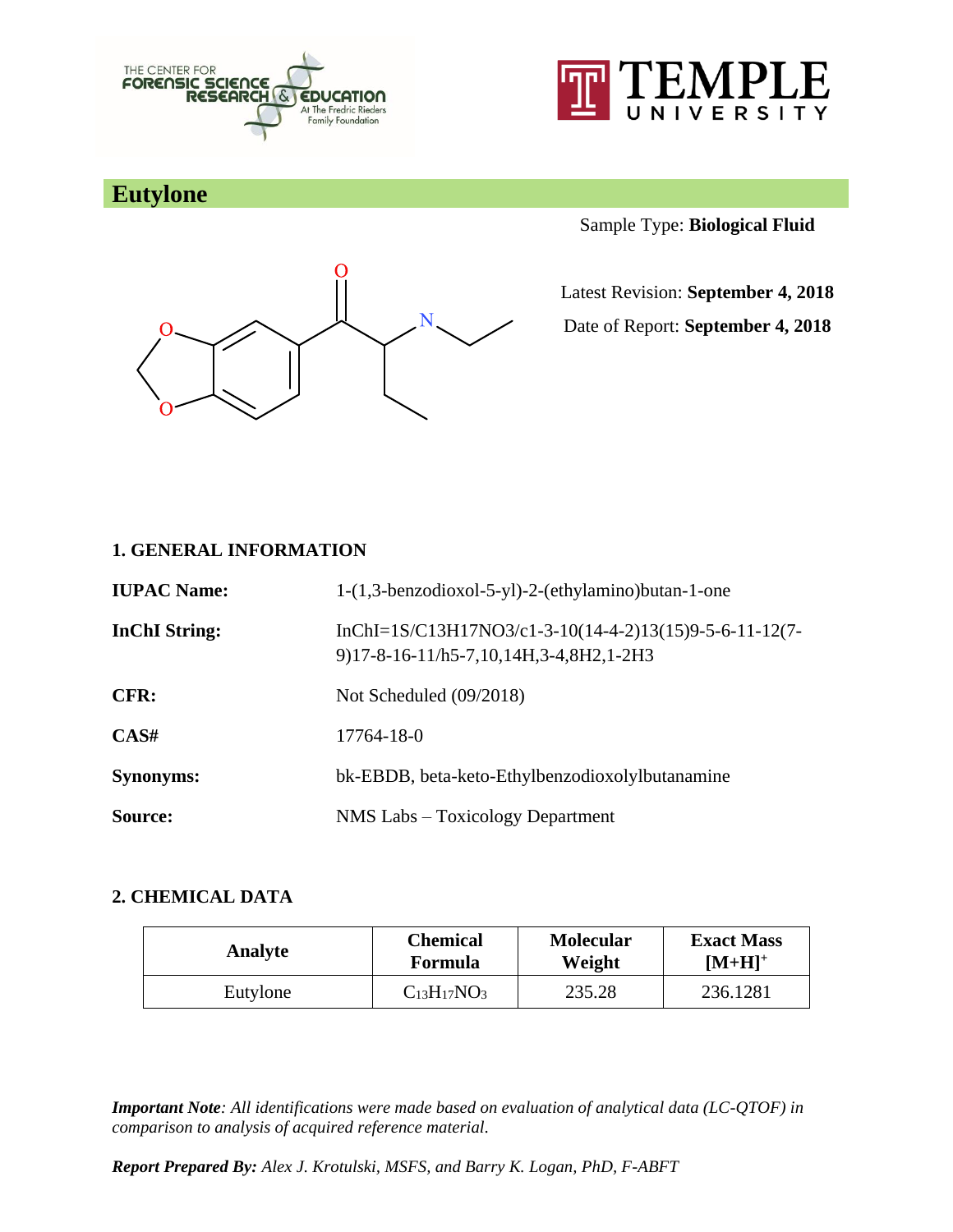### **3. SAMPLE HISTORY**

Eutylone has been identified in one case since August 2018. The geographical and demographic breakdown is below:

| <b>Geographical Location:</b>    | Western Pennsylvania             |
|----------------------------------|----------------------------------|
| <b>Biological Sample:</b>        | <b>Chest Blood</b>               |
| <b>Date of First Collection:</b> | Not Available                    |
| <b>Date of First Receipt:</b>    | August 16, 2018                  |
| <b>Additional NPS:</b>           | Fluoro-Isobutyrylfentanyl (FIBF) |

#### **4. BRIEF DESCRIPTION**

Eutylone is classified as a novel stimulant and substituted cathinone. Substituted cathinones are modified based on the structure of cathinone, an alkaloid found in the Khat plant. Novel stimulants have been reported to cause stimulant-like effects, similar to amphetamines. Novel stimulants have also caused adverse events, including deaths, as described in the literature. Structurally similar compounds include N-ethyl pentylone, pentylone, methylone, and butylone. Pentylone, methylone, and butylone are all permanent Schedule I substances in the United States, while N-ethyl pentylone has been temporarily placed (08/2018) in Schedule I.

### **5. ADDITIONAL RESOURCES**

<https://www.caymanchem.com/product/9001103>

[https://www.policija.si/apps/nfl\\_response\\_web/0\\_Analytical\\_Reports\\_final/Eutylone-ID-1864-](https://www.policija.si/apps/nfl_response_web/0_Analytical_Reports_final/Eutylone-ID-1864-17_report.pdf) [17\\_report.pdf](https://www.policija.si/apps/nfl_response_web/0_Analytical_Reports_final/Eutylone-ID-1864-17_report.pdf)

<http://www.emcdda.europa.eu/system/files/publications/1018/TDAN15001ENN.pdf>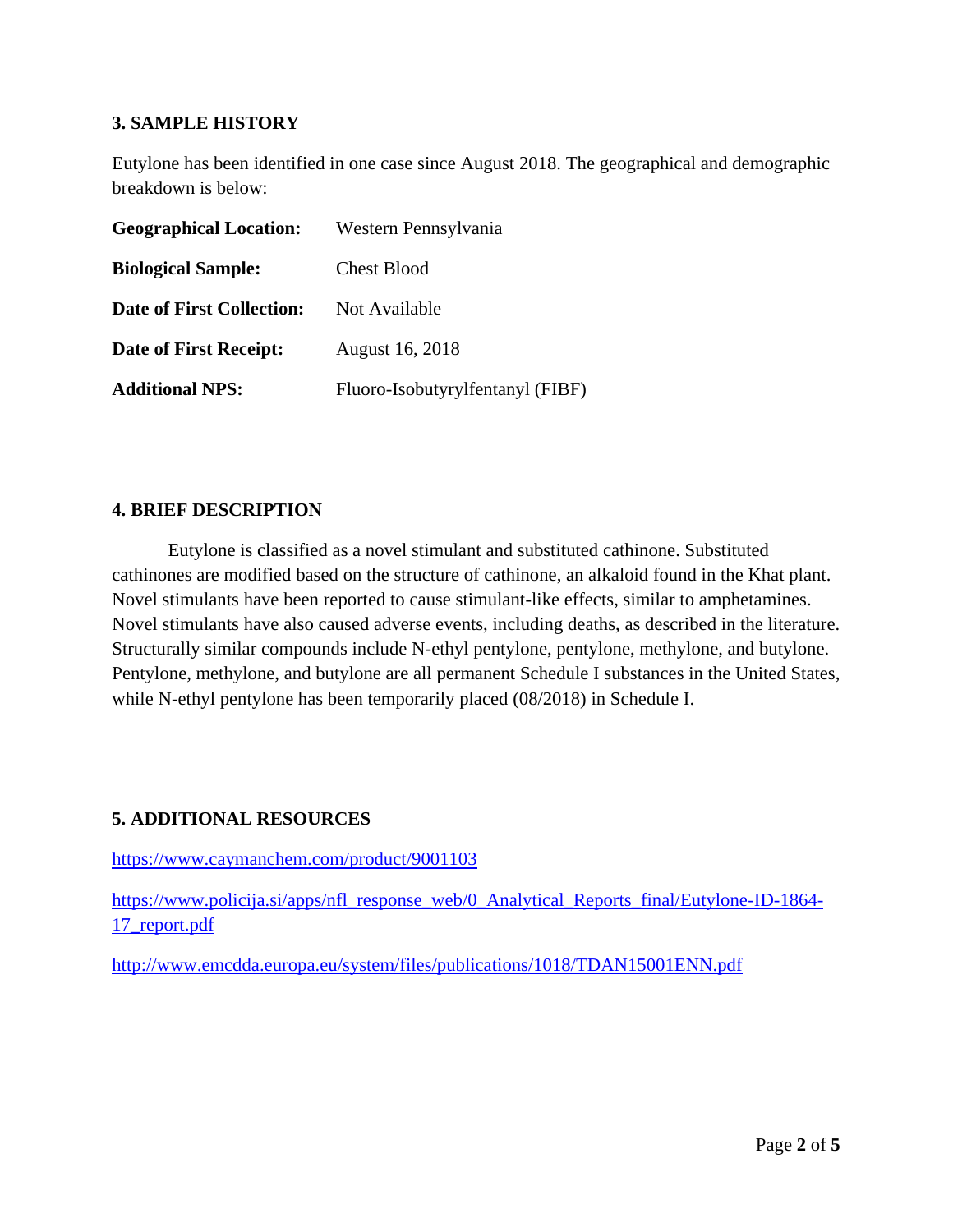## **6. QUALITATIVE DATA**

### **6.1 LIQUID CHROMATOGRAPHY QUADRUPOLE TIME OF FLIGHT MASS SPECTROMETRY (LC-QTOF)**

| <b>Testing Performed At:</b> | The Center for Forensic Science Research and Education at the<br>Fredric Rieders Family Foundation (Willow Grove, PA)                                                                                                                                                                                                                               |
|------------------------------|-----------------------------------------------------------------------------------------------------------------------------------------------------------------------------------------------------------------------------------------------------------------------------------------------------------------------------------------------------|
| <b>Sample Preparation:</b>   | No additional preparation - direct analysis of sample extract                                                                                                                                                                                                                                                                                       |
| <b>Instrument:</b>           | Sciex TripleTOF® 5600+, Shimadzu Nexera XR UHPLC                                                                                                                                                                                                                                                                                                    |
| <b>Column:</b>               | Phenomenex <sup>®</sup> Kinetex C18 (50 mm x 3.0 mm, 2.6 $\mu$ m)                                                                                                                                                                                                                                                                                   |
| <b>Mobile Phase:</b>         | A: Ammonium formate (10 mM, pH 3.0)                                                                                                                                                                                                                                                                                                                 |
|                              | B: Methanol/acetonitrile (50:50)                                                                                                                                                                                                                                                                                                                    |
|                              | Flow rate: 0.4 mL/min                                                                                                                                                                                                                                                                                                                               |
| <b>Gradient:</b>             | Initial: 95A:5B; 5A:95B over 13 min; 95A:5B at 15.5 min                                                                                                                                                                                                                                                                                             |
| <b>Temperatures:</b>         | Autosampler: $15^{\circ}$ C                                                                                                                                                                                                                                                                                                                         |
|                              | Column Oven: 30 °C                                                                                                                                                                                                                                                                                                                                  |
|                              | Source Heater: 600 °C                                                                                                                                                                                                                                                                                                                               |
| <b>Injection Parameters:</b> | Injection Volume: 10 µL                                                                                                                                                                                                                                                                                                                             |
| <b>QTOF Parameters:</b>      | TOF MS Scan Range: 100-510 Da                                                                                                                                                                                                                                                                                                                       |
|                              | Precursor Isolation: SWATH <sup>®</sup> acquisition (27 windows)                                                                                                                                                                                                                                                                                    |
|                              | Fragmentation: Collison Energy Spread (35±15 eV)                                                                                                                                                                                                                                                                                                    |
|                              | MS/MS Scan Range: 50-510 Da                                                                                                                                                                                                                                                                                                                         |
| <b>Retention Time:</b>       | 4.66 min                                                                                                                                                                                                                                                                                                                                            |
| <b>Standard Comparison:</b>  | Reference material for Eutylone (Batch: 0476237-7) was<br>purchased from Cayman Chemical Company (Ann Arbor, MI,<br>USA). Analysis of this standard resulted in positive identification<br>of the analyte in the extract as Eutylone, based on retention time<br>(4.46 min) and mass spectral data.<br>(https://www.caymanchem.com/product/9001103) |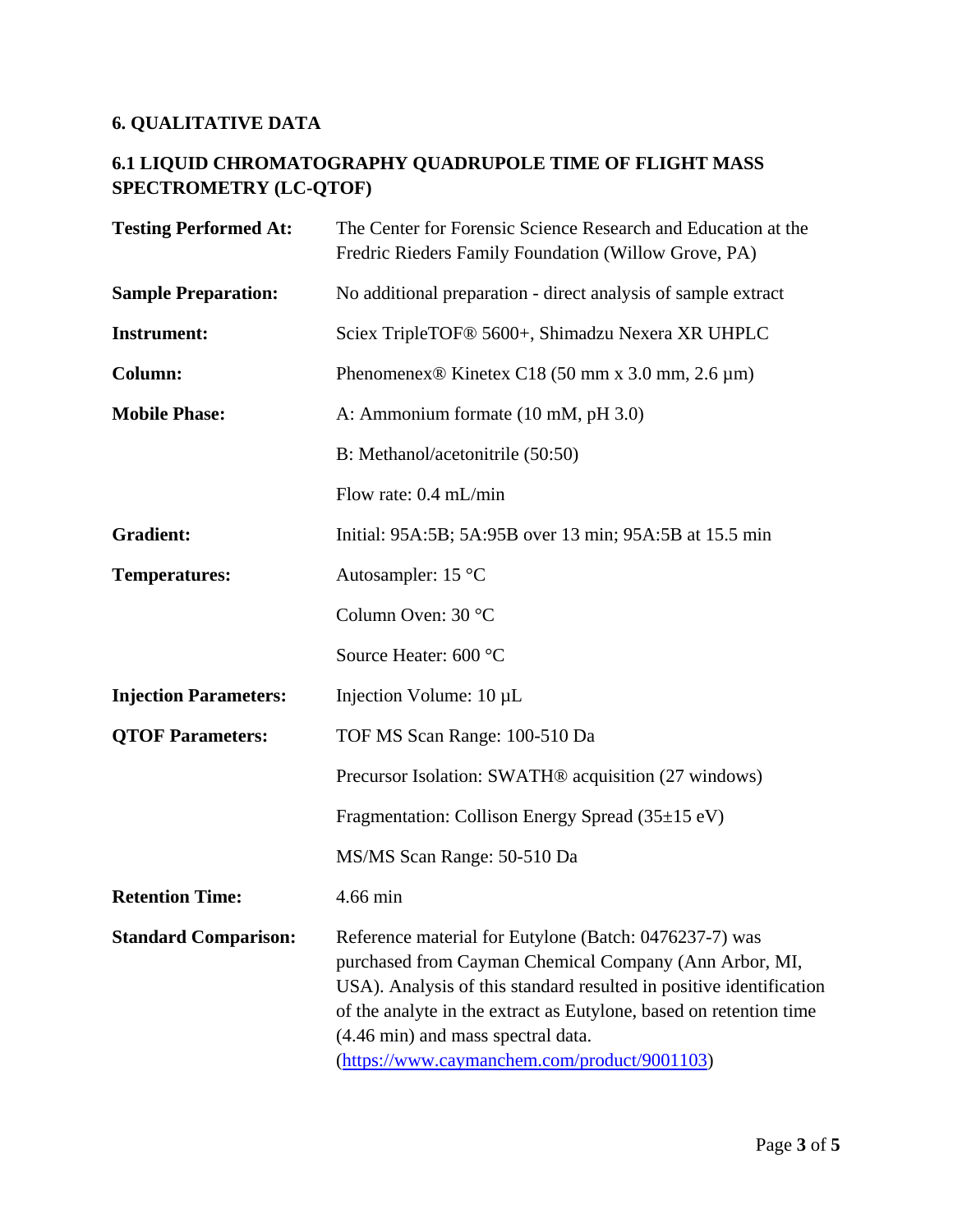## **Extracted Ion Chromatogram: Eutylone**